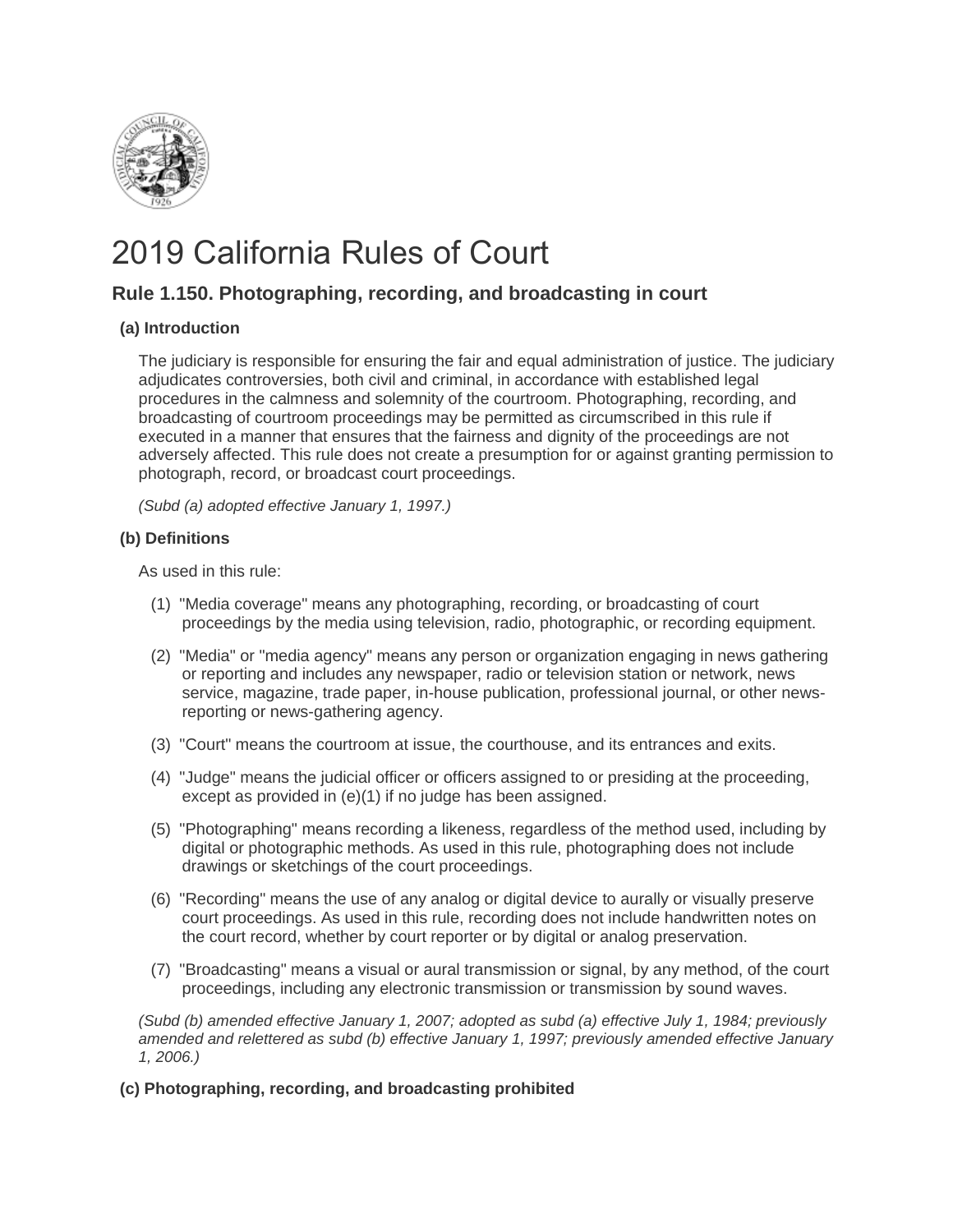Except as provided in this rule, court proceedings may not be photographed, recorded, or broadcast. This rule does not prohibit courts from photographing or videotaping sessions for judicial education or publications and is not intended to apply to closed-circuit television broadcasts solely within the courthouse or between court facilities if the broadcasts are controlled by the court and court personnel.

*(Subd (c) amended effective January 1, 2006; adopted effective January 1, 1997.)*

#### **(d) Personal recording devices**

The judge may permit inconspicuous personal recording devices to be used by persons in a courtroom to make sound recordings as personal notes of the proceedings. A person proposing to use a recording device must obtain advance permission from the judge. The recordings must not be used for any purpose other than as personal notes.

*(Subd (d) amended effective January 1, 2007; adopted as subd (c) effective July 1, 1984; previously amended and relettered as subd (d) effective January 1, 1997; previously amended effective January 1, 2006.)*

#### **(e) Media coverage**

Media coverage may be permitted only on written order of the judge as provided in this subdivision. The judge in his or her discretion may permit, refuse, limit, or terminate media coverage. This rule does not otherwise limit or restrict the right of the media to cover and report court proceedings.

(1) *Request for order* 

The media may request an order on *Media Request to Photograph, Record, or Broadcast*  (form MC-500). The form must be filed at least five court days before the portion of the proceeding to be covered unless good cause is shown. A completed, proposed order on *Order on Media Request to Permit Coverage* (form MC-510) must be filed with the request. The judge assigned to the proceeding must rule on the request. If no judge has been assigned, the request will be submitted to the judge supervising the calendar department, and thereafter be ruled on by the judge assigned to the proceeding. The clerk must promptly notify the parties that a request has been filed.

(2) *Hearing on request*

The judge may hold a hearing on the request or may rule on the request without a hearing.

(3) *Factors to be considered by the judge*

In ruling on the request, the judge is to consider the following factors:

- (A) The importance of maintaining public trust and confidence in the judicial system;
- (B) The importance of promoting public access to the judicial system;
- (C) The parties' support of or opposition to the request;
- (D) The nature of the case;
- (E) The privacy rights of all participants in the proceeding, including witnesses, jurors, and victims;
- (F) The effect on any minor who is a party, prospective witness, victim, or other participant in the proceeding;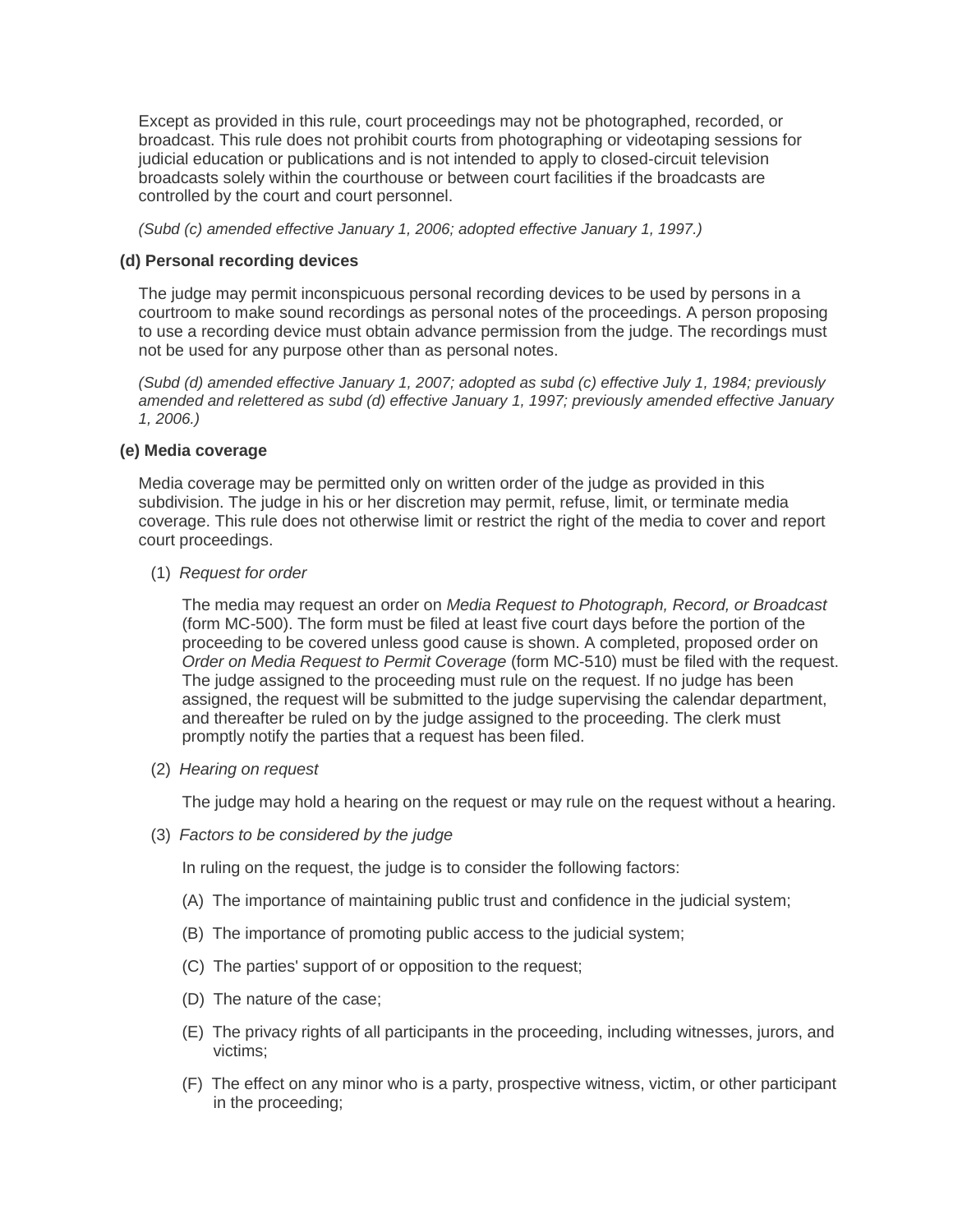- (G) The effect on the parties' ability to select a fair and unbiased jury;
- (H) The effect on any ongoing law enforcement activity in the case;
- (I) The effect on any unresolved identification issues;
- (J) The effect on any subsequent proceedings in the case;
- (K) The effect of coverage on the willingness of witnesses to cooperate, including the risk that coverage will engender threats to the health or safety of any witness;
- (L) The effect on excluded witnesses who would have access to the televised testimony of prior witnesses;
- (M) The scope of the coverage and whether partial coverage might unfairly influence or distract the jury;
- (N) The difficulty of jury selection if a mistrial is declared;
- (O) The security and dignity of the court;
- (P) Undue administrative or financial burden to the court or participants;
- (Q) The interference with neighboring courtrooms;
- (R) The maintenance of the orderly conduct of the proceeding; and
- (S) Any other factor the judge deems relevant.
- (4) *Order permitting media coverage*

The judge ruling on the request to permit media coverage is not required to make findings or a statement of decision. The order may incorporate any local rule or order of the presiding or supervising judge regulating media activity outside of the courtroom. The judge may condition the order permitting media coverage on the media agency's agreement to pay any increased court-incurred costs resulting from the permitted media coverage (for example, for additional court security or utility service). Each media agency is responsible for ensuring that all its media personnel who cover the court proceeding know and follow the provisions of the court order and this rule.

(5) *Modified order*

The order permitting media coverage may be modified or terminated on the judge's own motion or on application to the judge without the necessity of a prior hearing or written findings. Notice of the application and any modification or termination ordered under the application must be given to the parties and each media agency permitted by the previous order to cover the proceeding.

(6) *Prohibited coverage*

The judge may not permit media coverage of the following:

- (A) Proceedings held in chambers;
- (B) Proceedings closed to the public;
- (C) Jury selection;
- (D) Jurors or spectators; or